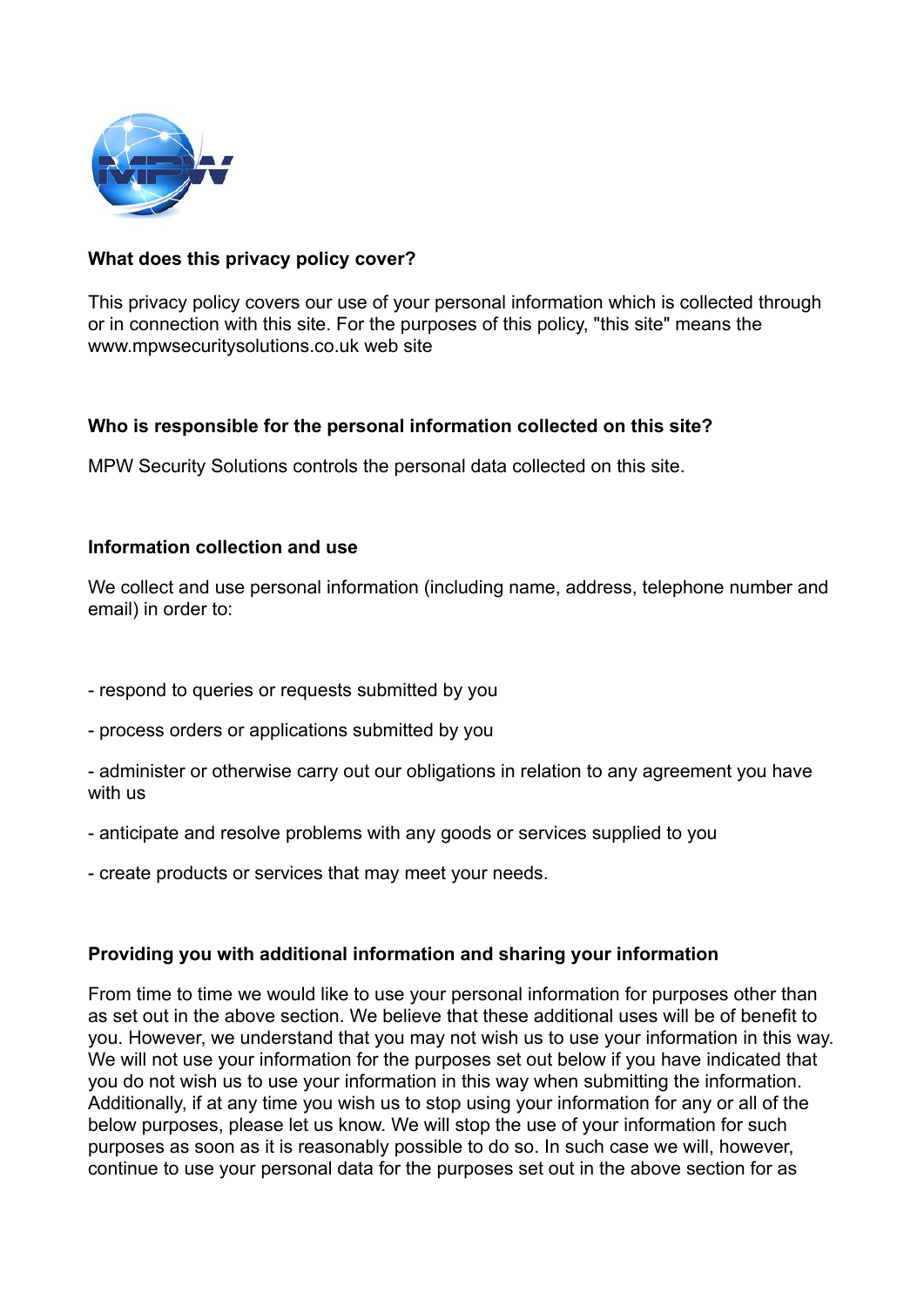long as it is reasonable to do so. From time to time we would like to use the information you supply to us for:

# **- market research and tracking of sales data**

- informing you about our products and services, which may include contacting you by telephone

# **Collection of non-personal information**

We may automatically collect non-personal information about you such as the type of internet browsers you use or the web site from which you linked to our site. You cannot be identified from this information and it is only used to assist us in providing an effective service on this web site.

### **The use of cookies**

We may store some information (commonly known as a "cookie") on your computer when you look at our site. We are able to read these cookies for information purposes when you revisit our web site. The type of information we collect as a result of a cookie being accepted by you is specific to your PC and includes the IP address, the date and time the PC visited the web site, what parts of our web site were looked at and whether the web pages requested were delivered successfully. This information is anonymous; it represents a computer rather than a person. We use the cookie information to improve our knowledge of the use of our web site and to enable us to be able to ascertain whether the web site is operating at an optimal level. This allows us to enhance our web offerings to you and to provide an enjoyable and an innovative online experience. You can erase or block this information by changing the settings on your computer (please refer to your help screens or manuals). If you do erase or block this information you may not be able to utilise some features of the site.

### **E-mail Facilities**

If at any time this site offers any e-mail, [feedback] or forum facilities, we may collect the information which you disclose. Such information will be used in accordance with this privacy policy.

### **Keeping our records accurate**

We aim to keep our information about you as accurate as possible. If you would like to review or change the details you have supplied us with, please contact us as set out below.